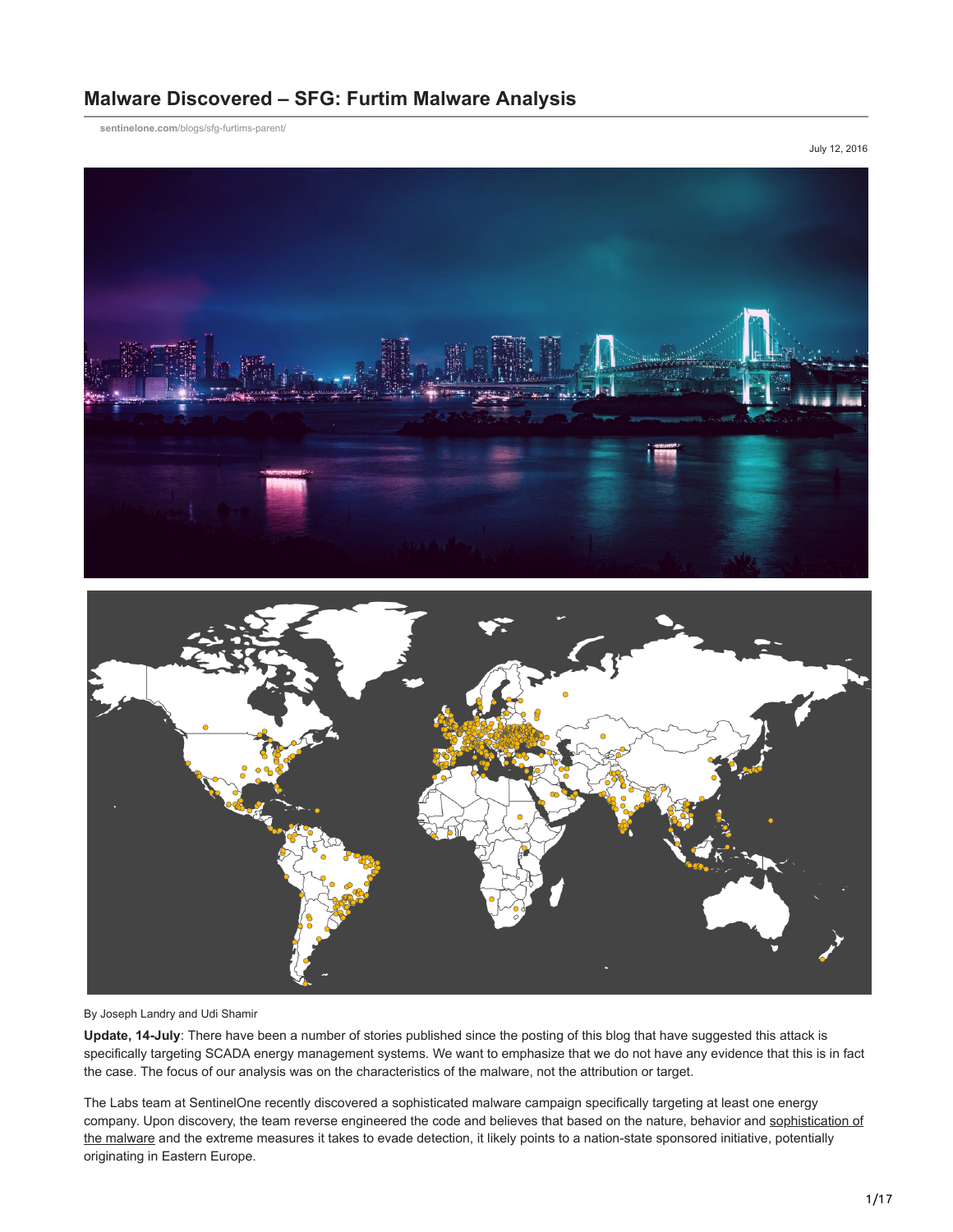The malware is most likely a dropper tool being used to gain access to carefully targeted network users, which is then used either to introduce the payload, which could either work to extract data or insert the malware to potentially shut down an energy grid. The exploit affects all versions of Microsoft Windows and has been developed to bypass traditional antivirus solutions, next-generation firewalls, and even more recent [endpoint solutions](https://www.sentinelone.com/cybersecurity-101/endpoint-security/) that use sandboxing techniques to detect advanced malware. (biometric readers are nonrelevant to the bypass / detection techniques, the malware will stop executing if it detects the presence of specific biometric vendor software).

We believe the malware was released in May of this year and is still active. It exhibits traits seen in previous nation-state Rootkits, and appears to have been designed by multiple developers with high-level skills and access to considerable resources.

We validated this malware campaign against SentinelOne and confirmed the steps outlined below were detected by our Dynamic Behavior Tracking (DBT) engine.

## **Malware Synopsis**

This sample was written in a manner to evade static and behavioral detection. Many anti-sandboxing techniques are utilized. Analysts relying solely on sandbox solutions may miss the full functionality of the sample.

**Update**: JoeSandbox contacted us and said their sandbox will run this sample.

Two known exploits (CVE-2014-4113 and CVE-2015-1701) were found in the sample, as well as one UAC bypass.

The sample appears to be targeting facilities that not only have software security in place, but physical security as well. ZKTeco ([http://www.zkteco.com/\)](http://www.zkteco.com/) is a global manufacturer of access control systems including facial recognition, fingerprint scanners, and RFID. If the sample is run on a workstation with ZKTeco's ZKAccess software installed, the process will prematurely terminate. These systems would be heavily scrutinized by their administrators, and an infection on one of these machines would likely not go unnoticed.

Two hard coded MAC addresses are checked for by the sample. A MAC address is unique 6-byte number that is burned into the chips of all network cards. The sample will prematurely terminate if the machine it is running on has one of these two MAC addresses.

Use of low-level API ( $Nt*$  and  $Rt1*$ ) and direct system calls (INT 2Eh and CALL ntdll!KiFastSystemCall)

were used to bypass user-space hooks used by [antivirus software](https://sentinelone.com/blogs/colossal-irony-popular-av-programs-vulnerable-breach/) and sandboxes. This also demonstrates the expertise of the author. Many of these low-level APIs and system calls are undocumented/under-documented and can change between different versions of Windows. To gain an understanding of these functions, one has to be familiar with the Windows Driver Development Kit (DDK), and also reverse-engineered portions of the Windows operating system.

The use of indirect subroutine calls make manual static analysis nearly impossible, and manual dynamic analysis painful and slow. The author took special care to keep this sample undetected for as long as possible.

The main goal of the sample analyzed is to run its final payload after silently removing a number of antivirus products.

## **Overview of Execution**

The sample starts by rigorously checking its environment. If in a sandbox or under manual inspection by an analyst, the sample will prematurely terminate. If the sample finds specific antivirus software installed, it will carefully enable and disable specific functionality to evade behavioral detection.

In many situations, the sample will distance itself from malicious behaviors by invoking cmd.exe to do its dirty work. For example, modifying sensitive registry values are done by invoking cmd.exe /c reg.exe …. Unfortunately for this sample, SentinelOne tracks the full context of processes to determine the root cause of malicious behavior.

#### **ZKAccess**

From this point on, the sample's goal is to remove any antivirus software before running its final payload. To accomplish this goal, the sample must be run as administrator. Two known local privilege escalation exploits are included in the sample (CVE-2014- 4113 and CVE-2015-1701), as well as one UAC bypass, which are used to acquire administrator access. As a last resort, the sample will use a UAC prompt to try and elevate itself to administrator. Once the sample is running as administrator, it will add the current user to the local Administrator group, allowing it to maintain administrator access in the future.

The sample now writes its Native Application binary to disk. Unlike regular application code, this binary can only link to ntdll.dll. It will run at a point in the boot-up process where some Windows subsystems are not yet initialized, and therefore can not call into normal dlls like kernel32.dll and user32.dll . This Native Application is hidden in an NTFS Alternative Data Stream (ADS) at the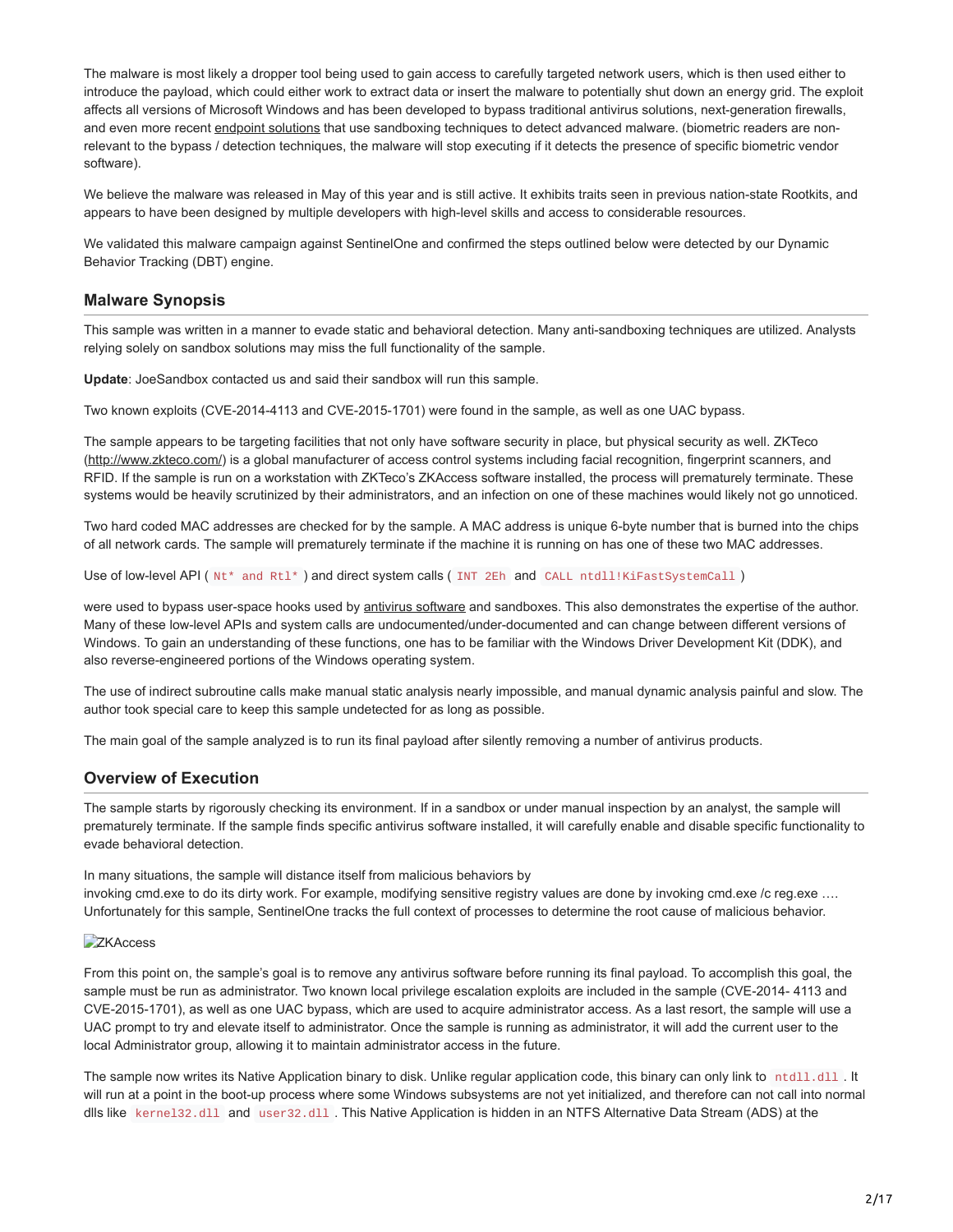path  $C:\W{indown\T}$ . By using ADS, the file will not be visible by normal file browsers, like explorer.exe. The Native Application is registered to run on boot-up altering the values SetupExecute and BootExecute in the registry key HKLM\SYSTEM\CurrentControlSet\Control\Session Manager\\ .

To ensure the success of the Native Application, the sample will remove all filter drivers from running after reboot by removing their associated registry entries. Filter drivers are use by anti-virus software to intercept file and network access to run static detection on the contents of the traffic. These drivers are loaded early in the boot process, and could interfere with the execution of the Native Application.

The system is now forced to reboot, allowing the Native Application to run. The Native Application also has similar checks to tell if it is running in a sandbox, and will terminate prematurely when one is detected.

The Native Application's goal is to remove any anti-virus software that is installed on the system and drop its final payload. By running during the boot process, and after the preperation that was done in the previous stage, the Native Application has full control over the system. Removing any anti-virus is trivial at this point because the anti-virus software is not running. The Native Binary writes the final payload of the sample to disk under the filename rdpinst, exe and registers it to be run later in the boot process by creating a registry value in \Registry\Machine\SOFTWARE\Microsoft\Windows\CurrentVersion\RunOnce .

## **Architecture**

There is one large structure that is allocated on the heap. This structure contains mostly function pointers to external libraries and internal function pointers. This creates a problem for static analysis. There are many indirect calls (e.g. CALL EAX) obscuring the program flow for static analysis. This structure is passed as the first parameter to almost every function in the binary.

A large chunk of the .data region is encrypted using RC4. This encrypted region contains the string literals for the sample, creating another problem for static analysis and static detection. Before the process is terminated, this region is re-encrypted, possibly to deter an analyst from recovering the unencrypted contents by using memory dumps.

Included in this encrypted region are three binary blobs that are also encrypted and compressed: final payload, a Windows Native API application; A DLL with a UAC bypass; and a 64-bit executable an exploit for CVE-2014-4113.

## **Reversing Techniques Used**

To reverse the main sample, I developed a python script to patch out the blacklist and NOP out some test code. By placing a breakpoint on the function that gets called to prematurely terminate the process, we were able to identify checks that failed by inspecting the return address on the call stack.

Zeroing out the relocation size in the PE Data Directory also made jumping between IDA and OllyDBG easier because the base address of the executable was not randomized.

Noting the destination address of indirect jumps in IDA comments made reviewing after debugging much simpler.

To debug the Native Application binary, I patched the PE Optional Header field Subsystem field from 1 to 2. This changed the subsystem used by the binary from Native to WindowsGUI. This will let the binary run after bootup is finished, instead of getting this error message:

**D**double clicking on the Native Application

#### **"Packing"**

The code of the main executable (.text segment) isn't packed, but a region in the .data section is encrypted using RC4 with the password "dqrChZonUF". The RC4 implementation looks like a direct copy of the code found in the FreeBSD and XNU kernel:

The only modification to the BSD RC4 implementation is the pointer to the global struct containing the function pointers to the RC4 subroutines.

After decrypting this large section, all the string literals are uncovered.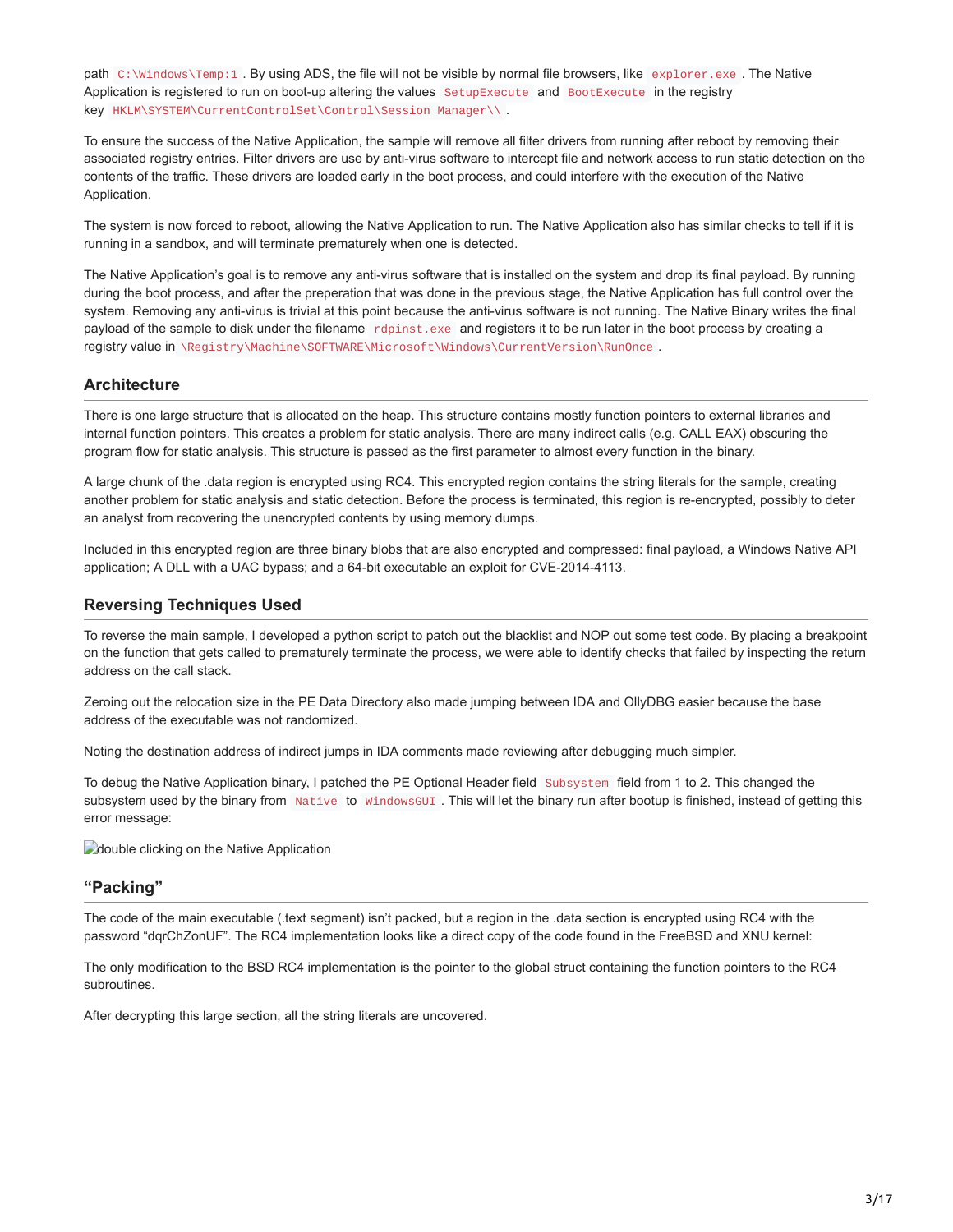**D**image of rc4 decrypt

Also, there are other regions inside of this decrypted region containing more encrypted blobs, like a Matryoshka doll. These contain a Native executable, the UAC bypass DLL, and the 64-bit implementation of the exploit for CVE-2014-4113. Furthermore, the Native binary contains another binary blob, that is the compressed and encrypted final payload.

Team member, Caleb Fenton, correctly identified the compressed stream format used for these blobs as [aPLib](http://ibsensoftware.com/products_aPLib.html).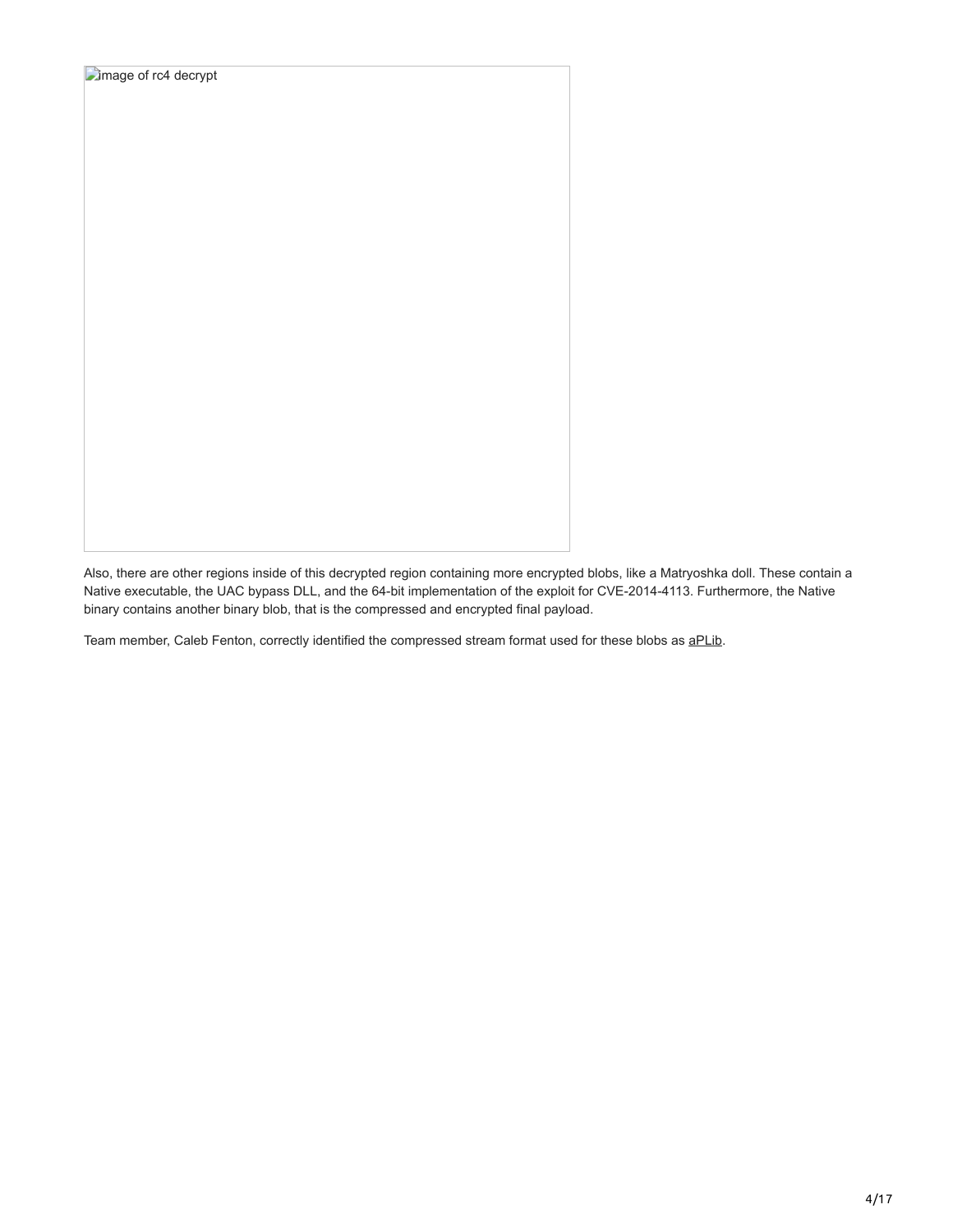**aPLib decompress** 

Although RC4 isn't an esoteric stream cipher, the decision by the author to use such a cipher shows a level of sophistication not seen in typical crimeware.

# **Anti-Debug, Anti-Sandbox, Anti-AV**

The sample has an overwhelming number of checks to determine if it is in a sandbox, or if an antivirus application is installed. But why would the author go through so much trouble to evade sandboxes and AV products?

The strategy used by the author seems to be this:

- If we are running in a virtual machine, sandbox, or under manual inspection by an analyst, encrypt the .data section and terminate prematurely.
- If we are in an environment with Anti-Virus products installed, carefully enable and disable behaviors of the infection to avoid behavioral detection.

The following is a list of checks the sample performs in the order that they are executed.

## **CPUID Check**

This test is the least invasive of all the tests performed. It also would be hard for a virtualization-based sandbox to detect, because the CPUID instruction would be run on the physical CPU, and can't be hooked.By running this test first, it will insure that the sandbox log would not show any evidence of the process trying to inspect its environment. An analyst might dismiss the sample, because it doesn't appear to be trying to detect the sandbox or virtual machine.The x86 instruction CPUID will report back features of the CPU. This instruction is normally used to check what features are supported by the CPU to avoid an "Invalid Instruction" exception before executing feature specific code. The sample uses this instruction to find artifacts of a virtual machine.When the CPUID instruction is executed and the register EAX set to 0x80000002, 0x80000003, or 0x80000004, the CPU fills registers EAX, EBX, ECX, and EDX with the "Product Brand String." If the brand string is found in the sample's blacklist, the process will prematurely terminate.

Strings check by CPUID where EAX=0x8000000x: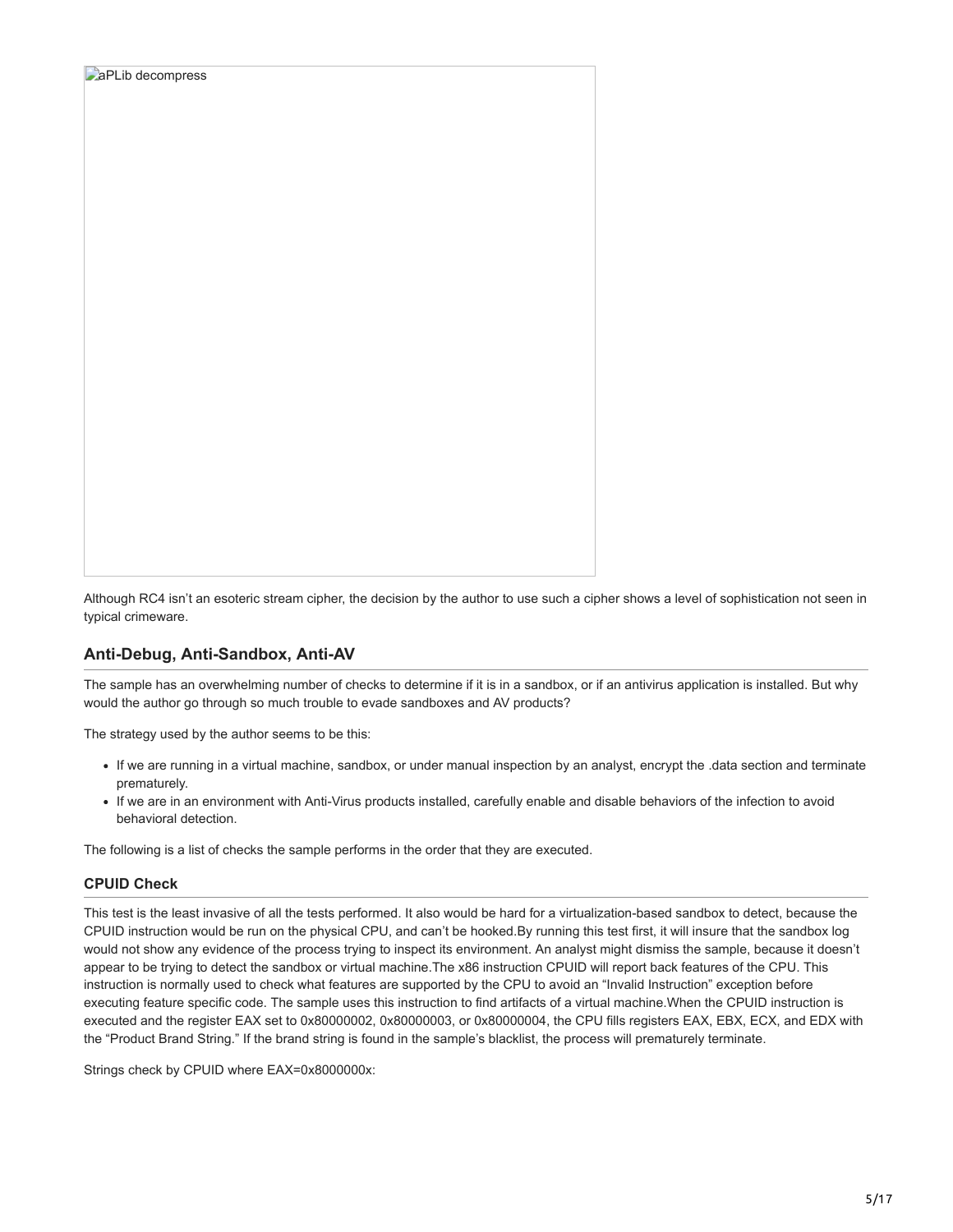Intel(R) Xeon(R) CPU Common KVM processor Common 32-bit KVM Virtual CPU Intel Celeron\_4x0 (Conroe/Merom Class Core 2) Westmere E56xx/L56xx/X56xx (Nehalem-C) Intel Core 2 Duo P9xxx (Penryn Class Core 2) Intel Core i7 9xx (Nehalem Class Core i7) Intel Xeon E312xx (Sandy Bridge) AMD Opteron 240 (Gen 1 Class Opteron) AMD Opteron 22xx (Gen 2 Class Opteron) AMD Opteron 23xx (Gen 3 Class Opteron) AMD Opteron 62xx class CPU Intel CPU version

Many of these CPU strings look legitimate, but are the exact strings used by KVM and QEMU.

|     | # kvm -cpu ? |                                                                             |  |
|-----|--------------|-----------------------------------------------------------------------------|--|
| x86 | aemu64       | OEMU Virtual CPU version 2.4.0                                              |  |
| x86 | phenom       | AMD Phenom(tm) 9550 Quad-Core Processor                                     |  |
| x86 | core2duo     | Intel(R) Core(TM)2 Duo CPU<br>T7700 @ 2.40GHz                               |  |
| x86 | kvm64        | Common KVM processor                                                        |  |
| x86 | qemu32       | QEMU Virtual CPU version 2.4.0                                              |  |
| x86 | kvm32        | Common 32-bit KVM processor                                                 |  |
| x86 | coreduo      | Genuine Intel(R) CPU<br>T2600<br>@ 2.16GHz                                  |  |
| x86 | 486          |                                                                             |  |
| x86 | pentium      |                                                                             |  |
| x86 | pentium2     |                                                                             |  |
| x86 | pentium3     |                                                                             |  |
| x86 |              | athlon QEMU Virtual CPU version 2.4.0                                       |  |
| x86 | n270         | Intel(R) Atom(TM) CPU N270<br>@ 1.60GHZ                                     |  |
| x86 | Conroe       | Intel Celeron 4x0 (Conroe/Merom Class Core 2)                               |  |
| x86 | Penryn       | Intel Core 2 Duo P9xxx (Penryn Class Core 2)                                |  |
| x86 | Nehalem      | Intel Core i7 9xx (Nehalem Class Core i7)                                   |  |
| x86 | Westmere     | Westmere E56xx/L56xx/X56xx (Nehalem-C)                                      |  |
| x86 | SandyBridge  | Intel Xeon E312xx (Sandy Bridge)                                            |  |
| x86 |              | IvyBridge Intel Xeon E3-12xx v2 (Ivy Bridge)                                |  |
| x86 |              | Haswell-noTSX Intel Core Processor (Haswell, no TSX)                        |  |
| x86 |              | Haswell Intel Core Processor (Haswell)                                      |  |
| x86 |              | Broadwell-noTSX Intel Core Processor (Broadwell, no TSX)                    |  |
| x86 | Broadwell    | Intel Core Processor (Broadwell)                                            |  |
| x86 |              | Opteron G1 AMD Opteron 240 (Gen 1 Class Opteron)                            |  |
| x86 |              | Opteron_G2 AMD Opteron 22xx (Gen 2 Class Opteron)                           |  |
| x86 | Opteron G3   | AMD Opteron 23xx (Gen 3 Class Opteron)                                      |  |
| x86 | Opteron G4   | AMD Opteron 62xx class CPU                                                  |  |
| x86 | Opteron G5   | AMD Opteron 63xx class CPU                                                  |  |
| x86 | host         | KVM processor with all supported host features (only available in KVM mode) |  |

If the check passes, the string is stored in the global struct for later testing.

Furthermore, the CPUID instruction can be executed with the register EAX set to 0x40000000. This will return a string that can be set by a hypervisor.

Blacklist for CPUID where EAX=0x40000000:

VMwareVMware XenVMMXenVMM KVMKVMKVM prl hyperv Microsoft Hv

More about the CPUID can be found in the Intel Instruction Set Reference starting on page 3-

[179: http://www.intel.com/content/dam/www/public/us/en/documents/manuals/64-ia-32-architectures-software-developer-instruction-set](https://www.intel.com/content/dam/www/public/us/en/documents/manuals/64-ia-32-architectures-software-developer-instruction-set-reference-manual-325383.pdf)reference-manual-325383.pdf

## **Hostname Check**

The sample contains a blacklist of hostnames. In the event the result of GetComputerNameW() is found in the blacklist, again, the process terminates.

brbrb-d8fb22af1 jonathan-c561e0 avreview1-VMXP vwinxp-maltest avreview-VMSunbox infected-system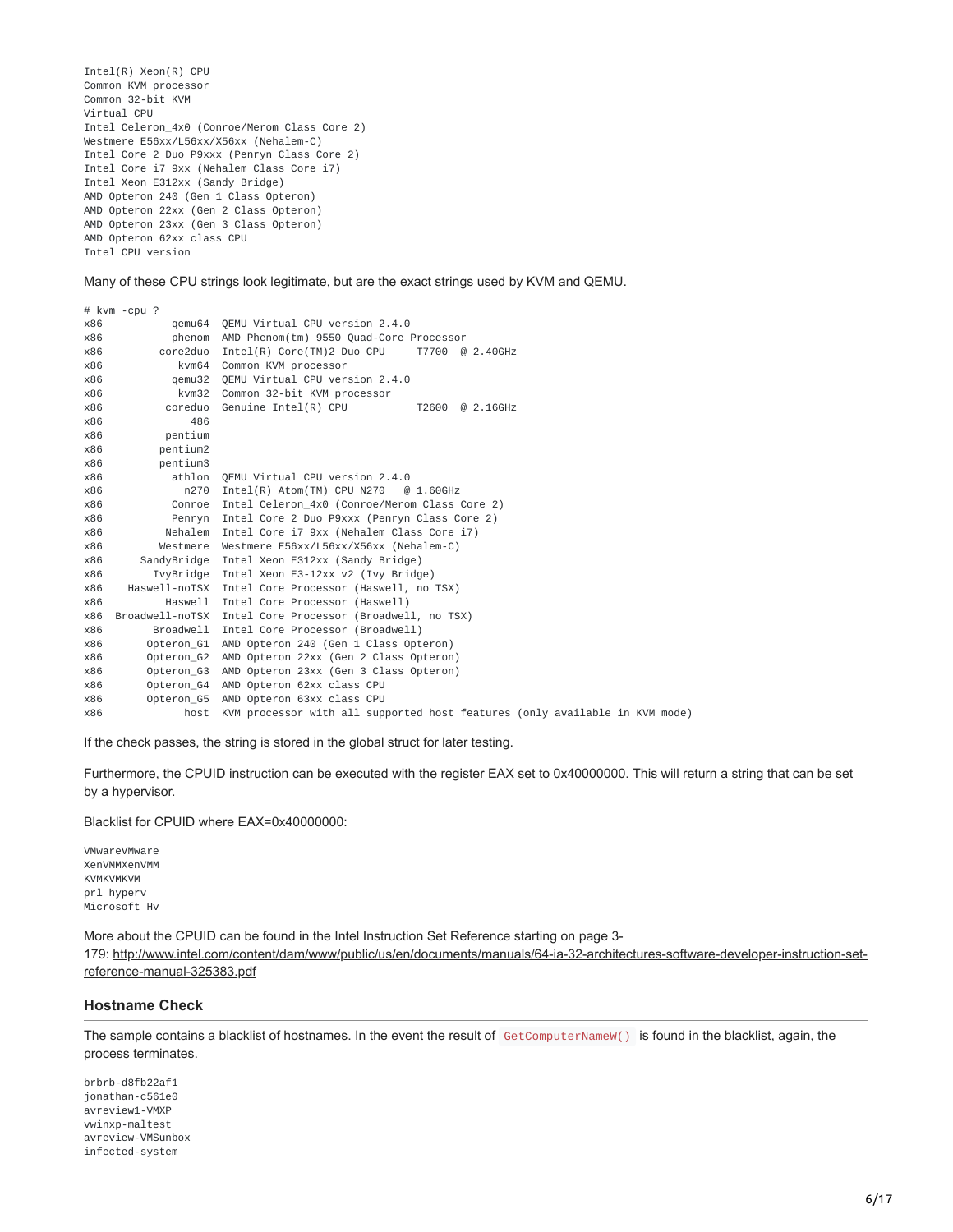Googling these strings brings results that suggest that they are hostnames for sandboxes and honeypots. These hostnames are also used in other malware samples as hostname blacklists.

## **Filename Check**

By a call to GetModuleFileNameW() the sample check its filename to see if it is in a location commonly used by sandboxes:

Full string case insensitive compare:

C:\xxx\sample.exe C:\sample.exe C:\Shared\dum. vxe C:\SniferFiles\sample.exe C:\virus\virus.exe C:\virus.exe c:\sampel.exe C:\setup.exe C:\runme.exe c:\VMRun\Zample.exe c:\FILE.EXE C:\run\temp.exe c:\taskrun\samples\rtktst.exe.exe c:\artifact.exe C:\manual\sunbox.exe C:\1.exe

#### String find:

malware.exe \virus\ admin\downloads\samp1e\_ sample\_execution mlwr\_smpl.exe

Any file in this format where 'x' is any character.

'xxxxxxxxxxxxxxxxxxxxxxxxxxxxxxxxx\\xxxxxxxx-xxxx-xxxx-xxxx-xxxxxxxxxxxxxxxx'

This format apears to be a [GUID string](https://en.wikipedia.org/wiki/Globally_unique_identifier). There must be some sandboxing technology that uses this format that the author was aware of.

[Finally, it checks if a 'Z:\' drive is present, then checks for the file 'Z:\VxStream'. This will detect if it is being run in the VxStream](https://www.vxstream-sandbox.com/) Sandbox

#### **Look for DLLs associated with function hooking**

User-space hooking is a technique used by anti-virus to detect what could be considered malicious behavior. The technique is also used by sandboxes to record a log of runtime behaviors of a process. The most common way of hooking a process is to inject a DLL into the process. This hooking DLL will patch system DLLs like kernel32.dll and ntdll.dll in memory. When the process being hooked makes a call into these system DLLs, it will be redirected to a "detour" function inside of the injected hooking dll. If the function call is determined to be benign, the control flow is allowed to continue into the system DLLs.

Anti-Virus products that utilize this technique tend to prefer hooking system DLLs like kerne132.dll over ntd11.dl1. This is because hooking ntdll.dll is less reliable and requires more labor to write. The interface to ntdll.dll could change on the whim of Microsoft, and isn't documented well. kernel32.dll has a more predictable and constant interface and is well documented on MSDN.

A malicious program wanting to avoid detection at runtime by a user-space hook might have some success calling directly into ntdll.dll instead of kernel32.dll because the underlying ntdll.dll functions may not be hooked.

The sample will look for injected DLLs associated with user-space hooks in its process space by making a call to ntdll!LdrGetDllHandle() instead of the more common kernel32!GetModuleHandle(). By calling directly into the ntdll implementation, hooks on the kernel32 layer can be avoided. If a DLL associated with hooking is discovered, the programs behavior can be altered to specifically avoid detection by these products.

If a DLL is found, the result is stored so that future malicious functionality can be suppressed, or specific techniques to avoid detection can be utilized.

The hooking DLL black-list:

**DLL File Name Vendor**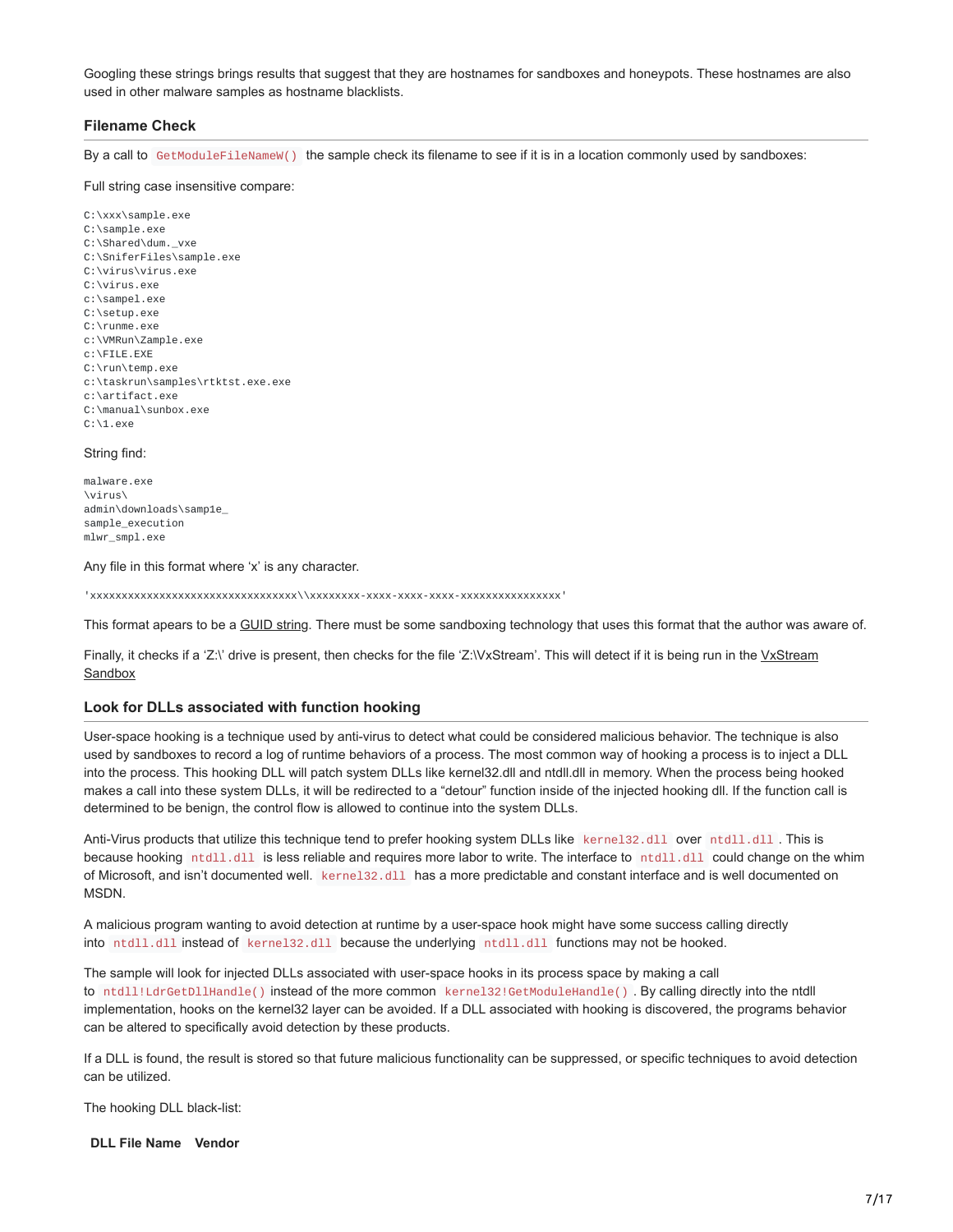| DLL File Name | Vendor             |
|---------------|--------------------|
| avcuf32 dll   | <b>BitDefender</b> |
| BgAgent.dll   | <b>BullGuard</b>   |
| quard32.dll   | COMODO             |
| wl hook.dll   | Agnitum            |
| OOFHook dll   | Qurb               |
| a2hooks32.dll | Emsisoft           |

## **Looking for Sandbox Artifacts on the File System**

If any of this files or directories are found, the process terminates prematurely. These files appear to be associated with sandbox software.

C:\agent\agent.pyw C:\sandbox\starter.exe c:\ipf\BDCore\_U.dll C:\cwsandbox\_manager C:\cwsandbox C:\Stuff\odbg110 C:\gfisandbox C:\Virus Analysis C:\iDEFENSE\SysAnalyzer c:\anu\bin C:\SandCastle\tools C:\cuckoo\dll C:\MDS\WinDump.exe C:\tsl\Raptorclient.exe C:\guest\_tools\start.bat C:\tools\aswsnx\snxcmd.exe C:\Winap\ckmon.pyw c:\tools\decodezeus c:\tools\aswsnx C:\sandbox\starter.exe C:\Kit\procexp.exe c:\tracer\mdare32\_0.sys C:\tool\malmon C:\Samples\102114\Completed c:\vmremote\VmRemoteGuest.exe d:\sandbox\_svc.exe

#### **Checking Number of CPU Cores**

Remember how the CPUID "Product Brand String" was stored for later use? Here's why. If the CPU *should* have more than 1 core, but the operating system only reports 1 core, it's likely running inside a virtual machine.

A call is made to RtlGetNativeSystemInformation(SystemBasicInformation, ...) . This call will fill the contents of a struct SYSTEM\\_BASIC\\_INFORMATION struct. The sample checks the field \\_SYSTEM\\_BASIC\\_INFORMATION.NumberOfProcessors and if the value is 1 and the CPU Product Brand String reported *should* have more than one core, the process is terminated.

CPU brand strings that are checked:

'Intel(R) Core(TM) i7' 'Intel(R) Core(TM) i5' 'Intel(R) Core(TM) i3' 'Intel(R) Core(TM)2 Duo CPU'

#### [NtQuerySystemInformation\(\) \\_SYSTEM\\_INFORMATION\\_CLASS enum in ReactOS](https://github.com/reactos/reactos/blob/0d677ac9e42ccad043debc212ed21d26e6f6af2b/reactos/drivers/filesystems/udfs/Include/ntddk_ex.h#L11)

source RtlGetNativeSystemInformation() seems to be similar to NtQuerySystemInformation() documented [on MSDN here.](https://msdn.microsoft.com/en-us/library/windows/desktop/ms724509.aspx)

I found an unofficial source of the struct SYSTEM\_BASIC\_INFORMATION here: <http://masm32.com/board/index.php?topic=3400.0>

[ReactOS struct \\_SYSTEM\\_BASIC\\_INFORMATION](https://github.com/reactos/reactos/blob/b470751018d5658dd3c24c5050bd711b5776800b/reactos/sdk/include/psdk/winternl.h#L484)

## **Yet Another DLL hooking blacklist**

These DLLs are associated with software used to manually analyze samples.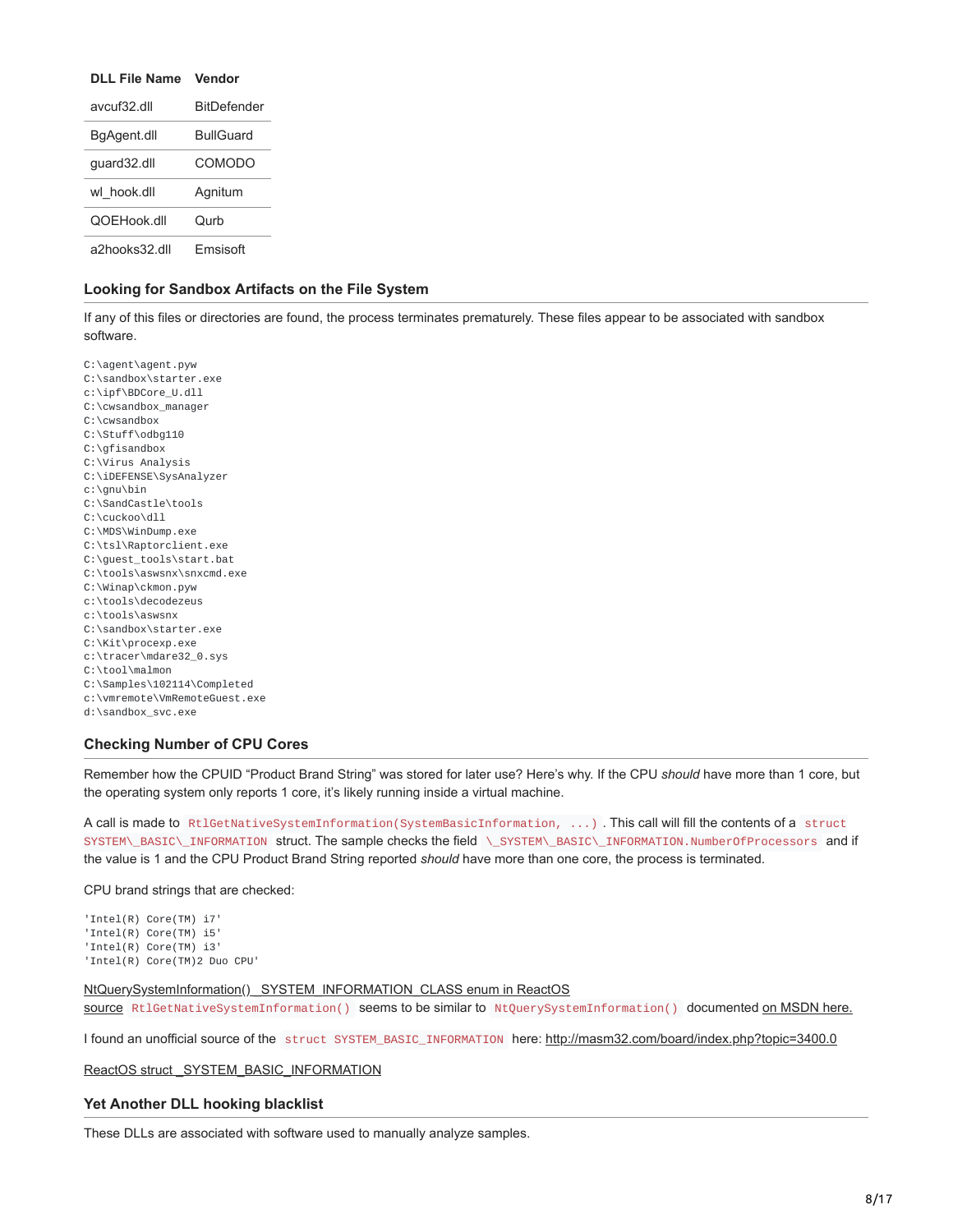dir watch.dll tracer.dll SbieDll.dll APIOverride.dll NtHookEngine.dll api\_log.dll LOG\_API.DLL LOG\_API32.DLL

ntdll!LdrGetDllHandle()

If any of these DLLs are loaded, the process terminates.

## **Kernel Driver Check**

[ReactOS RtlGetNativeSystemInformation is just NtQuerySystemInformation](https://github.com/reactos/reactos/blob/0d677ac9e42ccad043debc212ed21d26e6f6af2b/reactos/dll/ntdll/def/ntdll.spec#L668)

#### [ReactOS SystemModuleInformation](https://github.com/reactos/reactos/blob/0d677ac9e42ccad043debc212ed21d26e6f6af2b/reactos/drivers/filesystems/udfs/Include/ntddk_ex.h#L22)

A call to ntdll!RtlGetNativeSystemInformation(SystemModuleInformation, ...) is made. This returns a list of all loaded kernel drivers.

Each kernel module is compared to a blacklist that is organized by vendor.

If any of these drivers are found, the process will terminate.

- $.722$ 
	- taskrun\bruta\kbruta.sys
	- taskrun\bruta\TBM.sys
- Sandbox, VM, and SysInternals drivers
	- vmx\_svga.sys
	- vmmouse.sys
	- xennet.sys
	- CaptureProcessMonitor.sys
	- CaptureRegistryMonitor.sys
	- CaptureFileMonitor.sys
	- CWSandboxWatchdogDri (sic)
	- VBoxVideo.sys

If any of the following drivers are found, it is noted in the global struct, for later evasion techniques.

- [Quick Heal](http://www.quickheal.com/) (Indian)
	- bdsnm.sys
	- bdsflt.sys
	- ggc.sys
	- catflt.sys
	- wsnf.sys
	- llio.sys
	- mscank.sys
	- EMLTDI.SYS
- [ZoneAlarm](http://www.zonealarm.com/)
	- vsdatant.sys
- [Qihoo 360](https://www.360totalsecurity.com/) (Chinese)
	- 360Box.sys
	- 360Box64.sys
	- 360Camera.sys
	- 360Camera64.sys
	- 360SelfProtection.sys
	- 360AntiHacker.sys
	- 360AntiHacker64.sys
	- 360AvFlt.sys
- [PC Tools](http://www.pctools.com/) (now part of Norton Security)
	- pctNdis.sys
	- pctNdisLW64.sys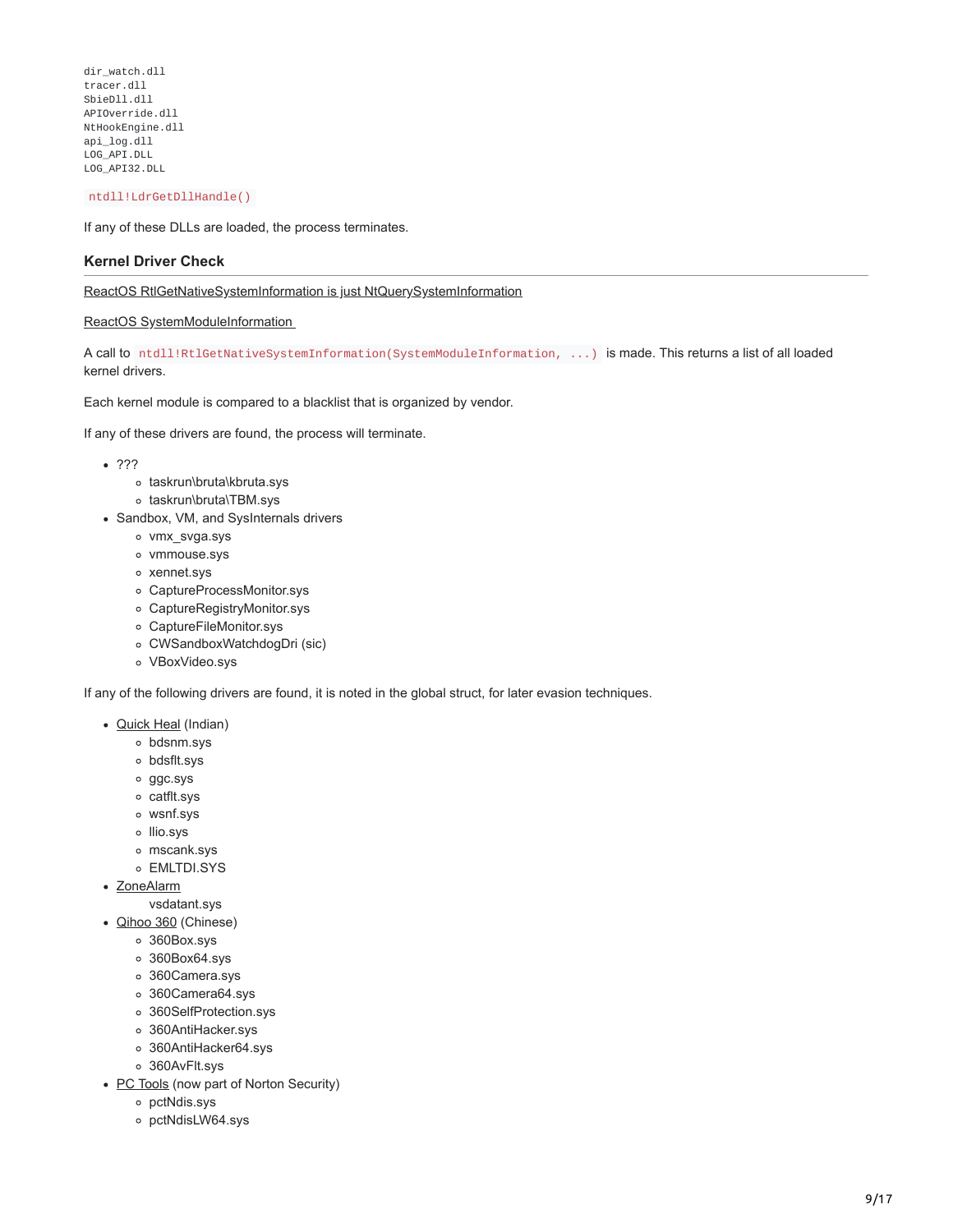- [Norton 360](https://us.norton.com/360)
	- 360AvFlt.sys
	- 360FsFlt.sys
- [K7 Computing](https://www.k7computing.com/) (Indian)
	- o K7Sentry.sys
	- K7FWFilt.sys
	- K7TdiHlp.sys
- [Trust Port](http://www.trustport.com/) (Czech Republic)
- tpsec.sys
- [Privacyware](http://www.privacyware.com/) (US)
	- pwipf6.sys
- [MicroWorld escan](http://www.escanav.com/) (US, India)
	- mwfsmflt.sys
	- ProcObsrvesx.sys
	- bdfsfltr.sys
	- econceal.sys
- [Filseclab](http://www.filseclab.com/) (Chinese)
	- ffsmon.sys
	- fildds.sys
	- filmfd.sys
	- filppd.sys
- [Kaspersky](http://kaspersky.com/)
	- kl1.sys
	- klif.sys
	- kltdi.sys
	- kneps.sys
	- klkbdflt.sys
	- o klmouflt.sys
- [G Data](https://www.gdata-software.com/) (German)
	- GDBehave.sys
	- GDNdisIc.sys
	- gdwfpcd64.sys
	- gdwfpcd32.sys
- **[Arcabit](https://www.arcabit.pl/)** (Polish)
- ABFLT.sys
- [Avast](https://www.avast.com/) (Czech Republic)
	- aswMonFlt.sys
	- aswRvrt.sys
	- aswRdr2.sys
	- aswVmm.sys
	- aswNdisFlt.sys
	- aswSnx.sys
	- aswSP.sys
	- aswStm.sys
- **Avira** (German)
	- avnetflt.sys
	- avkmgr.sys
	- avipbb.sys
	- avgntflt.sys
- [ESET](https://www.eset.com/) (Slovakia)
- - EpfwLWF.sys
	- epfwwfp.sys
	- eamonm.sys
	- ehdrv.sys
	- epfw.sys
	- eelam.sys
- [Baidu](http://antivirus.baidu.com/) (Chinese) Bfilter.sys
	- Bfmon.sys
	- Bhbase.sys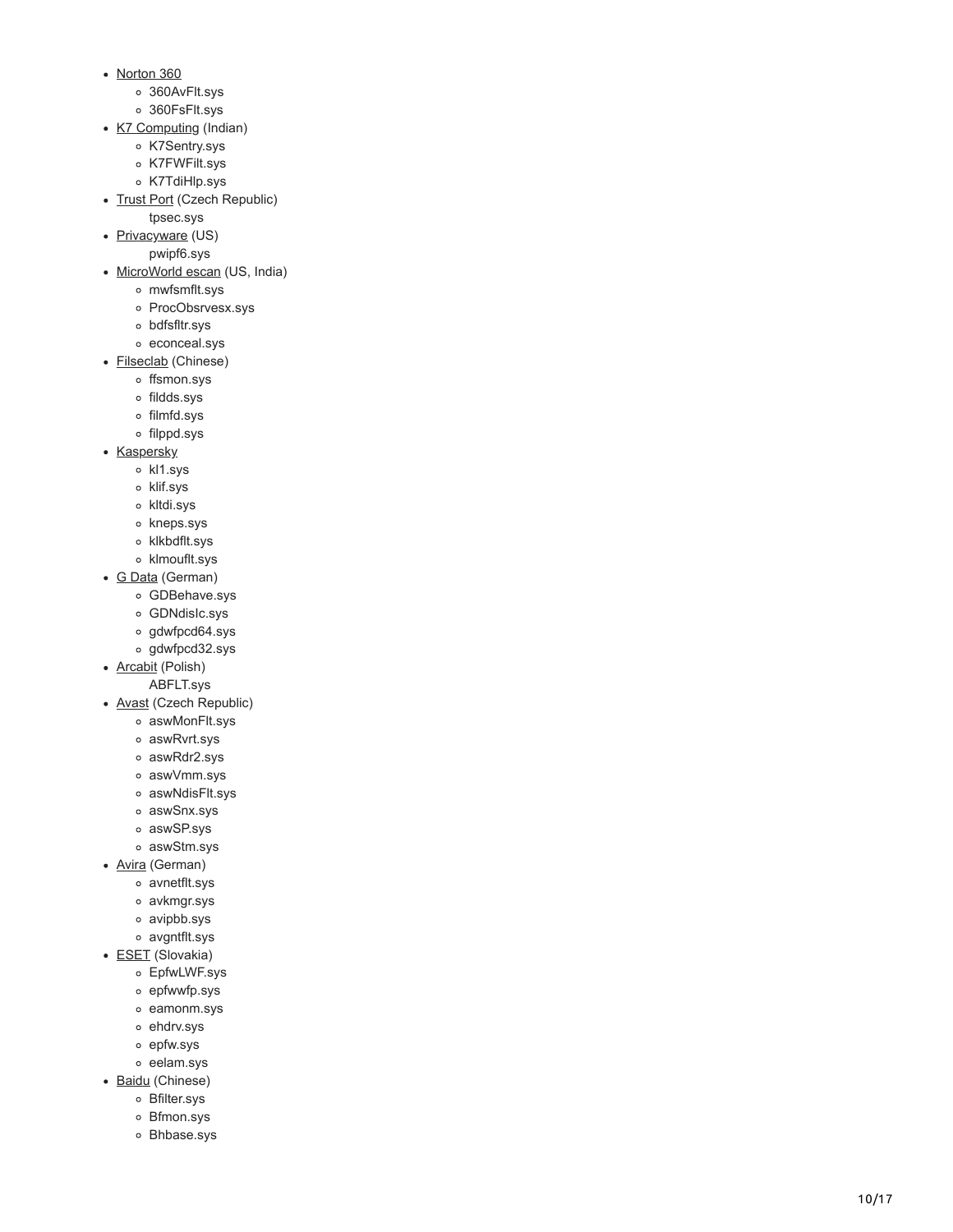- [AVG](http://www.avg.com/) (Czech Republic)
	- avgdiskx.sys
	- avgidsdriverlx.sys
	- avgtdix.sys
	- avgunivx.sys

## **Anti-Process**

This will only execute if something was found in the kernel module check. (???)

The process list is enumerated by calling RtlGetNativeSystemInformation(5)

#### [ReactOS 5 == proc info](https://github.com/reactos/reactos/blob/0d677ac9e42ccad043debc212ed21d26e6f6af2b/reactos/drivers/filesystems/udfs/Include/ntddk_ex.h#L16)

#### [MSDN SYSTEM\\_PROCESS\\_INFORMATION](https://msdn.microsoft.com/en-us/library/ms725506.aspx)

If a process with this filename is found, its process id is recorded, and later terminated.

This is where the author prepares an attack on the analyst's psyche. So far, the process only detects sandbox, VM, and antivirus, but this list of tools are usually run manually by an analyst. By detecting their presence but not immediately terminating them, instead delaying the termination until a later part of the process, can give some analyst nightmares.

- apispy.exe
- autoruns.exe
- autorunsc.exe
- dumpcap.exe
- emul.exe
- fortitracer.exe
- hookanaapp.exe
- hookexplorer.exe
- idag.exe
- idaq.exe
- importrec.exe
- imul.exe
- joeboxcontrol.exe
- joeboxserver.exe
- multi\_pot.exe
- ollydbg.exe
- peid.exe
- petools.exe
- proc\_analyzer.exe
- procexp.exe
- procmon.exe
- regmon.exe
- scktool.exe
- sniff\_hit.exe
- sysanalyzer.exe
- vmsrvc.exe
- vmtoolsd.exe
- vmusrvc.exe
- vmwaretray.exe

For each process, a call to QueryFullProcessImageNameW() is made and compared against a second blacklist. If any string in the blacklist occurs in the full image name, the process terminates.

THESE AREN'T SANDBOXES OR A/V, ARE THEY????

- \oracle\product\
- \OraHome 1\perl\
- \dbhome\_1\perl\bin
- \ZKTeco\ZKAccess\
- \oracle\FRHome 1\perl\
- \Oracle\Middleware\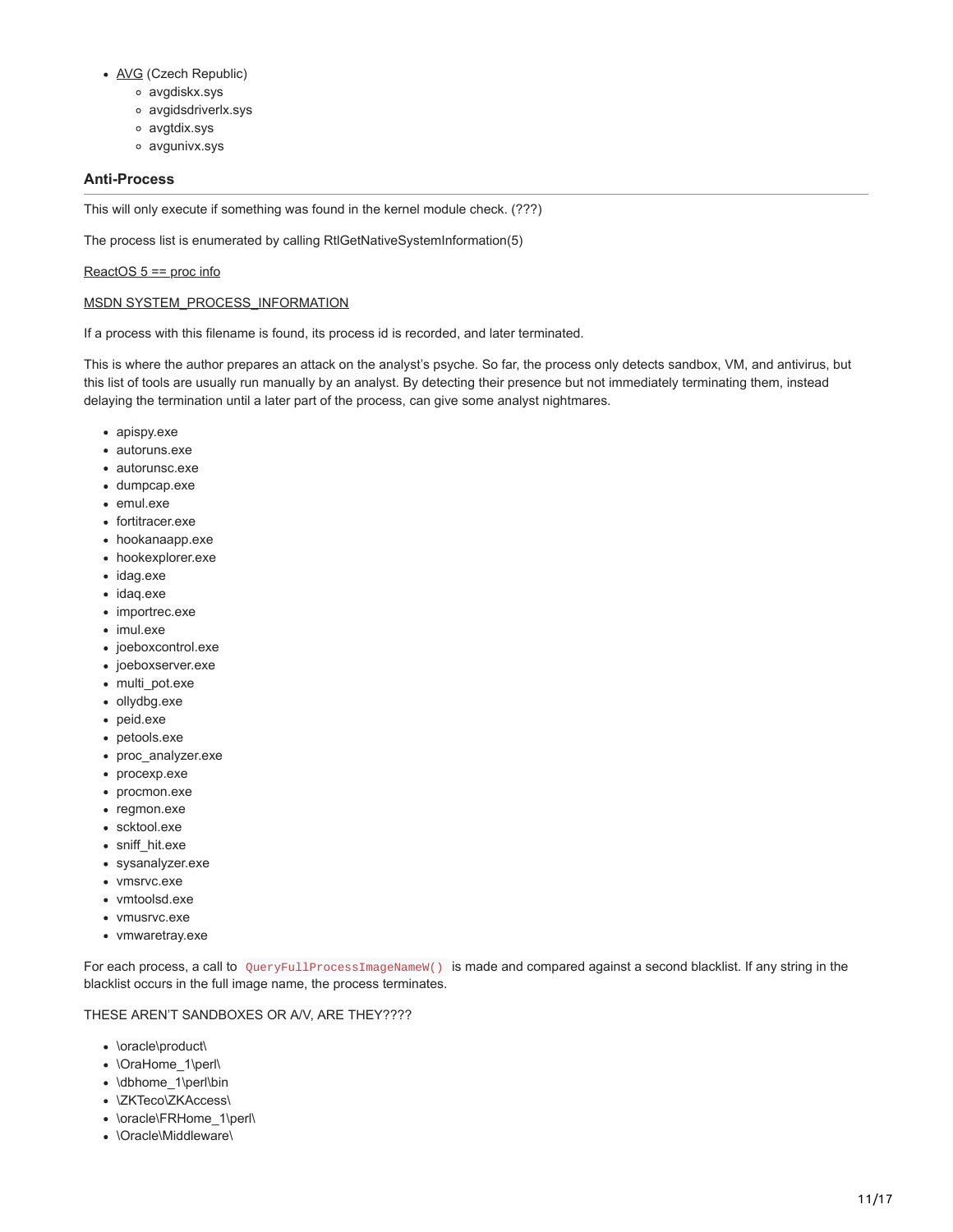## **Is File Name [hash].exe Check**

In the Anti-Virus industry, it is extreamly common to rename a sample's filename to its [hash value](https://www.sentinelone.com/blog/what-is-hash-how-does-it-work/). This is done to easily identify a sample, and to store it with a unique filename. Typical hash algorithms that are used are MD5, SHA-1, and SHA-256.

This sample will read itself off of the disk, then calculate its checksum. Then it will see if the hex-string of the checksum is found in its filename.

Check filename contains hex hash

## **Is VMware Tools Installed Check**

Next, the sample checks if these two directories exist. If either exist, the process is terminated.

- C:\Program Files\VMware\VMware Tools
- C:\Program Files (x86)\VMware\VMware Tools

#### **Hard Disk Vendor Check**

The children of these two registry keys are enumerated: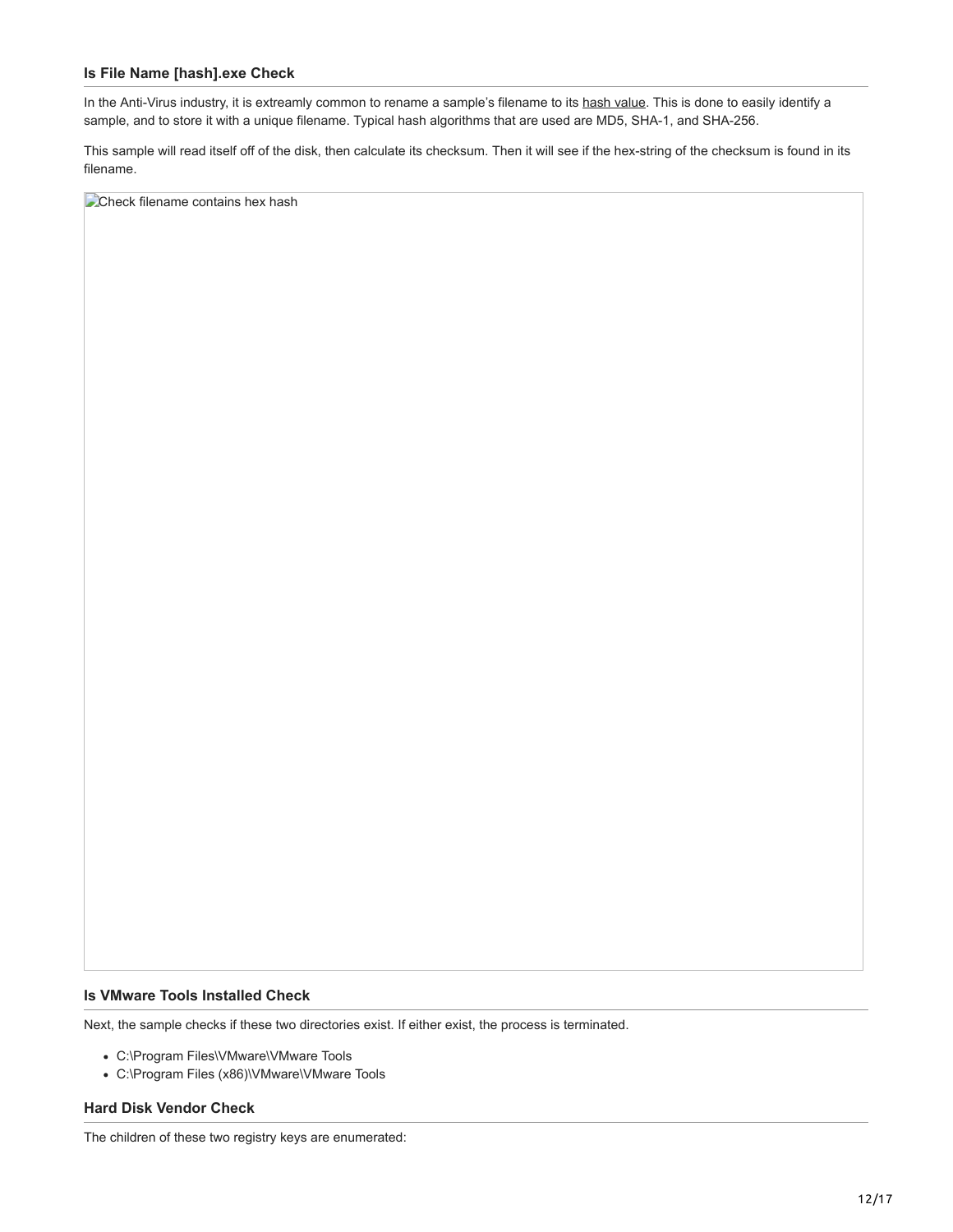- \Registry\Machine\SYSTEM\CurrentControlSet\Enum\IDE
- \Registry\Machine\SYSTEM\CurrentControlSet\Enum\SCSI

The values are check against a blacklist containing virtualized hard disk vendors.

- QEMU\_
- VMware
- Ven\_Red\_Hat&Prod\_VirtIO
- DiskVBOX
- DiskVirtual

If a value is found in the blacklist, the process is terminated.

## **Misc Hardware Vendors and BIOS Checks**

These hardware specific registry keys are check. If they exist, the process terminates.

- . \Registry\Machine\HARDWARE\ACPI\DSDT\VBOX\_\VBOXBIOS
- \Registry\Machine\SYSTEM\CurrentControlSet\Enum\ACPI\Hyper\_V\_Gen\_Counter\_V1
- \Registry\Machine\SYSTEM\CurrentControlSet\Enum\ACPI\XEN0000
- \Registry\Machine\SYSTEM\CurrentControlSet\Enum\XENBUS\CLASS\_VBD&REV\_02

In the same function, \Registry\Machine\HARDWARE\DESCRIPTION\System\ is queried and checked against this blacklist:

- SystemBiosVersion
	- 'BOCHS 1'
	- 'VBOX 1'
	- 'PRLS 1'
- VideoBiosVersion
	- 'VirtualBox'

If any of these registry keys match, the process is terminated.

## **Anti Network Interface Card (NIC) Check**

This check is skipped if kernel modules associated with "Privacyware" where detected. I'm assuming "Privacyware" detects the API calls in this check as malicious.

This function check the NICs that are installed, and calls to IPHLPAPI!GetAdaptersInfo()

Meeting these condition will cause a premature termination.

- Realtek RTL8139 Family PCI Fast Ethernet NIC
	- also username is 'antonie'
	- also 'c:\downloads\' exists
- Realtek RTL8139C+ Fast Ethernet NIC
	- also username is 'Antony'
	- also 'c:\downloads\' exists

These network cards will get terminated out-right:

- VMware Accelerated AMD PCNet Adapter
- Microsoft Virtual Machine Bus Network Adapter
- Microsoft Hyper-V Network Adapter
- Adaptador de red de bus de m?quina virtual de Microsoft

If the network card is NOT one of these, it will check the MAC address:

- VMware Virtual Ethernet Adapter for VMnet8
- VMware Virtual Ethernet Adapter for VMnet1
- VirtualBox Host-Only Ethernet Adapter

These MAC addresses will result in a premature termination:

| <b>MAC address</b> | <b>OUI Information</b> | <b>Notes</b> |
|--------------------|------------------------|--------------|
|--------------------|------------------------|--------------|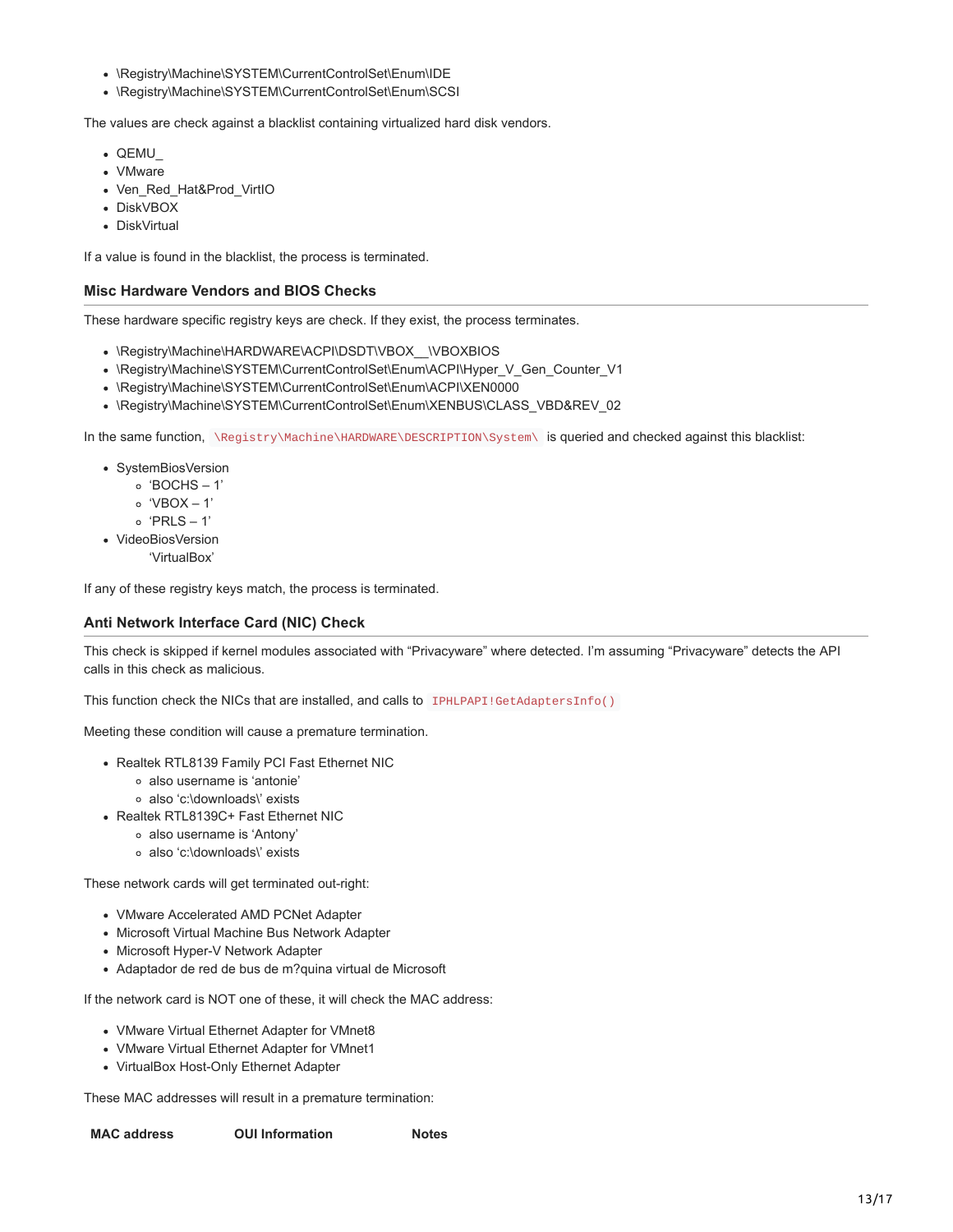| <b>MAC address</b>         | <b>OUI Information</b>         | <b>Notes</b>                      |
|----------------------------|--------------------------------|-----------------------------------|
| 00:01:02:03:04:xx          | 3COM                           | defunt, obvious bogus mac address |
| 00:03:FF:XX:XX:XX          | <b>Microsoft Corporation</b>   | doesn't make physical hardware?   |
| 00:0C:29:XX:XX:XX          | VMware, Inc.                   |                                   |
| 08:00:27:xx:xx:xx          | <b>Cadmus Computer Systems</b> | <b>VirtualBox</b>                 |
| 00:07:e9:e4:ce:4d          | Intel                          | 0 results on google               |
| 00:30:18:ab:07:f2          | Jetway Information Co., Ltd.   | 0 results on google               |
| $00:$ ff: f2: f8: 30: $XX$ | Dell?? VirtualBox??            |                                   |
| 00:50:56:xx:xx:xx          | VMware, Inc.                   |                                   |
| 52:54:00:12:34:56          | Realtek                        | copypasta QEMU startup script?    |
| 00:1c:42:XX:XX:XX          | Parallels, Inc.                | VMware product                    |
| 00:15:5d:xx:xx:xx          | <b>Microsoft Corporation</b>   |                                   |
| 00:1d:dB:xx:xx:xx          | <b>Microsoft Corporation</b>   |                                   |

I would like to know who owns the "00:07:e9:e4:ce:4d" and "00:30:18:ab:d7:f2". If they are burnt onto a physical device, it's either a development machine, or a targeted machine to be specifically avoided.

## **Window Title Check**

Pairs of window class names and titles are check for, and if one is found, the samples's process is terminated prematurely. These tools are used by analysts and some are used by sandboxes.

| <b>Window Class</b>  | <b>Window Title</b>                                   |
|----------------------|-------------------------------------------------------|
| <b>PROCEXPL</b>      | sysinternals                                          |
| PROCMON WINDOW CLASS | sysinternals                                          |
| Autoruns             | sysinternals                                          |
| <b>TCPViewClass</b>  | sysinternals                                          |
| 0                    | TCPView - Sysinternals: www.sysinternals.com          |
| 0                    | File Monitor - Sysinternals: www.sysinternals.com     |
| 0                    | Registry Monitor - Sysinternals: www.sysinternals.com |
| 0                    | Process Monitor - Sysinternals: www.sysinternals.com  |
| gdkWindowToplevel    | Wireshark                                             |
| API_TRACE_MAIN       | 0                                                     |
| $\Omega$             | Wget [100%%] http://tristan.ssdcorp.net/guid          |
| 0                    | C:\Program Files\Wireshark\dumpcap.exe                |
| 0                    | C:\wireshark\dumpcap.exe                              |
| 0                    | C:\SandCastle\tools\FakeServer.exe                    |
| 0                    | C:\Python27\python.exe                                |
| 0                    | start.bat - C:\Manual\auto.bat                        |
| 0                    | <b>Fortinet Sunbox</b>                                |
| 0                    | <b>PEID v0.95</b>                                     |
| 0                    | Total Commander 7.0 - Ahnlab Inc.                     |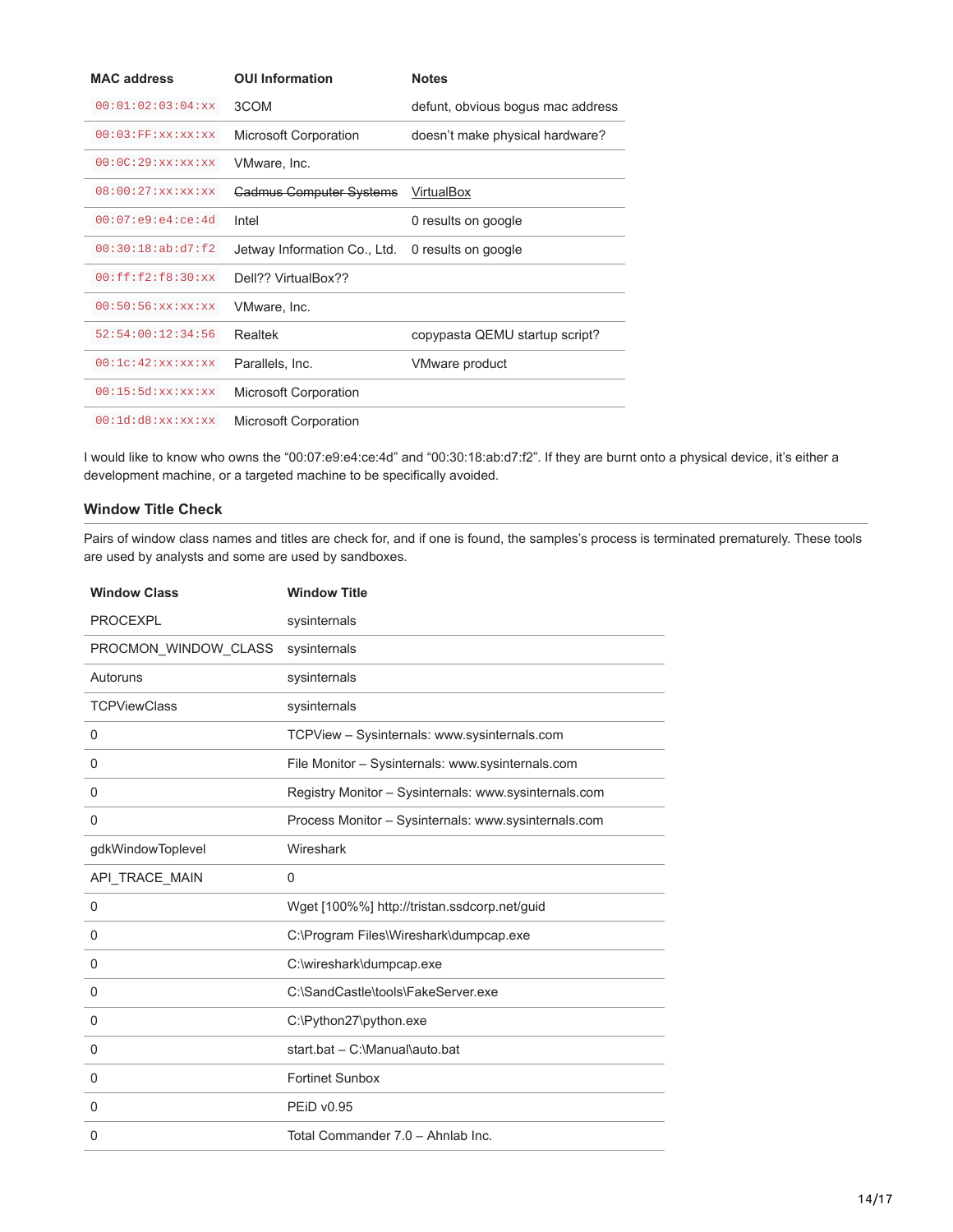| <b>Window Class</b>         | <b>Window Title</b>                                                                                             |                                                             |
|-----------------------------|-----------------------------------------------------------------------------------------------------------------|-------------------------------------------------------------|
| 0                           | Total Commander 6.53 - GRISOFT, s.r.o.                                                                          |                                                             |
| 0                           | Total Commander 7.56a - Avira Soft                                                                              |                                                             |
| 0                           | Total Commander 7.56a - ROKURA SRL                                                                              |                                                             |
| 0                           | C:\strawberry\perl\bin\perl.exe                                                                                 |                                                             |
| ThunderRT6FormDC            | SysAnalyzer                                                                                                     |                                                             |
| TfrmMain                    | All-Seeing Eye                                                                                                  |                                                             |
| Afx:400000:b:10011:6:350167 | Malicious Code Monitor v1.7.6 For NT(x86) - ([email protected])                                                 |                                                             |
| TApplication                | Mouse Move - by RJL Software, Inc.                                                                              |                                                             |
| SmartSniff                  | SmartSniff                                                                                                      |                                                             |
| ConsoleWindowClass          | VxStream Kernel Service Manager                                                                                 |                                                             |
| <b>Registry Key</b>         |                                                                                                                 | <b>Notes</b>                                                |
|                             | \Registry\Machine\SOFTWARE\Microsoft\Windows\CurrentVersion\Uninstall\Iris Network Traffic Analyzer             |                                                             |
|                             | \Registry\Machine\SOFTWARE\Microsoft\Windows\CurrentVersion\Uninstall\Install\Vatch Pro 2.5                     |                                                             |
|                             | \Registry\Machine\SOFTWARE\Microsoft\Windows\CurrentVersion\Uninstall\SysAnalyzer_is1                           |                                                             |
| AD3AB6532531}               | \Registry\Machine\SOFTWARE\Microsoft\Windows\CurrentVersion\Uninstall{13BE68B1-7498-48AB-9D22-                  | API Monitor v2<br>Alpha                                     |
|                             | \Registry\Machine\SOFTWARE\Microsoft\Windows\CurrentVersion\Uninstall\Oracle VM VirtualBox Guest Additions      |                                                             |
| <b>Guest Additions</b>      | \Registry\Machine\SOFTWARE\Wow6432Node\Microsoft\Windows\CurrentVersion\Uninstall\Oracle VM VirtualBox          |                                                             |
|                             | \Registry\Machine\SYSTEM\CurrentControlSet\Enum\PCl\VEN_80EE&DEV_BEEF&SUBSYS_00000000&REV_00                    | VirtualBox<br><b>Graphics Device</b><br><b>Drivers</b>      |
|                             | \Registry\Machine\SYSTEM\CurrentControlSet\Enum\PCI\VEN_80EE&DEV_CAFE&SUBSYS_00000000&REV_00                    | <b>VirtualBox Guest</b><br>Service Device<br><b>Drivers</b> |
|                             | \Registry\Machine\SYSTEM\CurrentControlSet\Enum\PCI\VEN_5333&DEV_8811&SUBSYS_00000000&REV_00                    | S3 Video Card<br>(used by virtual<br>machines)              |
|                             | \Registry\Machine\SYSTEM\CurrentControlSet\Enum\PCl\VEN_1AB8&DEV_4005&SUBSYS_04001AB8&REV_00                    | Parallels Display<br><b>WDDM Device</b><br><b>Drivers</b>   |
|                             | \Registry\Machine\SYSTEM\CurrentControlSet\Enum\PCI\VEN_1AB8&DEV_4000&SUBSYS_04001AB8&REV_00                    | Parallels Tool<br>Device Drivers                            |
|                             | \Registry\Machine\SYSTEM\CurrentControlSet\Enum\PCI\VEN_1AB8&DEV_4006&SUBSYS_04061AB8&REV_00                    | <b>Parallels Memory</b><br>Controller                       |
| 849D600475A4}               | \Registry\Machine\SOFTWARE\Microsoft\Windows\CurrentVersion\Uninstall{25AD16E5-F48B-4455-83D7-                  | Winalysis<br>WindowexeAllkiller<br>7                        |
| Analyzer                    | \Registry\Machine\SOFTWARE\Wow6432Node\Microsoft\Windows\CurrentVersion\Uninstall\Iris Network Traffic          |                                                             |
|                             | \Registry\Machine\SOFTWARE\Wow6432Node\Microsoft\Windows\CurrentVersion\Uninstall\SysAnalyzer_is1               |                                                             |
|                             | /Registry/Machine\SOFTWARE\Wow6432Node\Microsoft\Windows\CurrentVersion\Uninstall\Install\Install\Vatch Pro 2.5 |                                                             |
| 48AB-9D22-AD3AB6532531}     | \Registry\Machine\SOFTWARE\Wow6432Node\Microsoft\Windows\CurrentVersion\Uninstall{13BE68B1-7498-                | API Monitor v2<br>Alpha                                     |
|                             |                                                                                                                 |                                                             |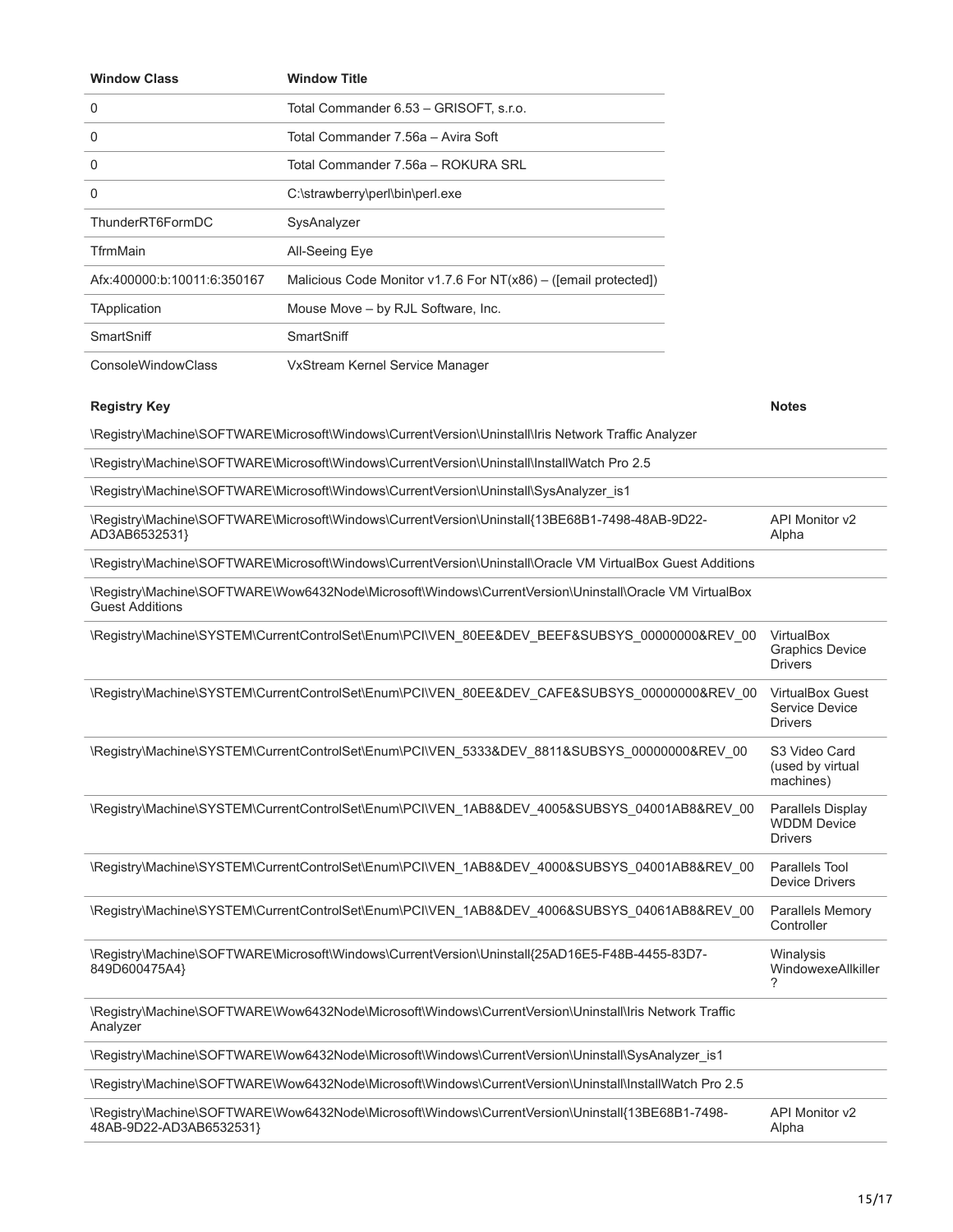\Registry\Machine\SOFTWARE\Wow6432Node\Microsoft\Windows\CurrentVersion\Uninstall{25AD16E5-F48B-4455-83D7-849D600475A4}

**Winalysis** WindowexeAllkiller ?

## **VMXh VMWare Check**

The sample checks for the presence of VMware, by trying to execute a Intel IN instruction with EAX set to the value 'VMXh'. The IN instruction is a privileged instruction, and outside of the VMware guest, would result in a [General Protection Fault](http://wiki.osdev.org/Exceptions#General_Protection_Fault) exception. But inside a VMWare guest, the fault is not generated. VMWare uses this as a way for its guest software to communicate to the host. It is documented [here.](https://sites.google.com/site/chitchatvmback/backdoor)

The specific technique to detect VMWare is [here](https://www.aldeid.com/wiki/VMXh-Magic-Value).

This is how the sample implements the check:

## **EVMXh**

Because this portion must be written in assembly, I assume the NOPs are to thwart any static detection on the opcodes.

#### **Direct3D Video Card Check**

Using the Direct3D interface, the sample is able to enumerate information about the installed video adapters. If the video cards are vendors are in the blacklist, the process prematurely terminates.

Vendor Blacklist:

| <b>VendorID</b> Vendor Name Notes |                |
|-----------------------------------|----------------|
| 0x15ad VMWare Inc.                |                |
| 0x80ee Oracle Corp. Virtual Box   |                |
| 0x1013 Cirrus Logic               | Bochs and QEMU |

Vendor Whitelist:

|        | <b>VendorID</b> Vendor Name |
|--------|-----------------------------|
| 0x8086 | Intel                       |
| 0x10de | Nvidia                      |
| 0x1002 | AMD                         |

Now, because there is a whitelist and a blacklist, there exists a possibility that the device was not in either list. In the event of this case, the tie is settled by calling GetCursorPosition() . If there are 15 mouse movements, then the sample assumes that it is not in a sandbox, and continues execution. If there isn't 15 mouse movements, the sample just blocks, waiting for the movements to occur. During this waiting period, the .data section is re-encrypted. If the sample where in a sandbox, it would be stuck in this loop, waiting. When the sandbox times-out, it might dump the contents of memory. By re-encrypting the .data section, it will be encrypted in the data dump.

A common feature of sandboxes is a "mouse mover." The mouse mouse mover will make an application think there is a user on the workspace by moving the mouse cursor around.

The sample also utilizes direct system calls to make the call to GetCursorPosition(). This technique will bypass any user-space hooks that might try to move the mouse automatically.

**Avoiding userspace hooks by doing manual syscall** 

## **Native Application Binary**

The beginning of this binary has many anti-VM and anti-sandboxing techniques. just like the previous binary. It also allocates a large struct containing function pointers like the previous binary.